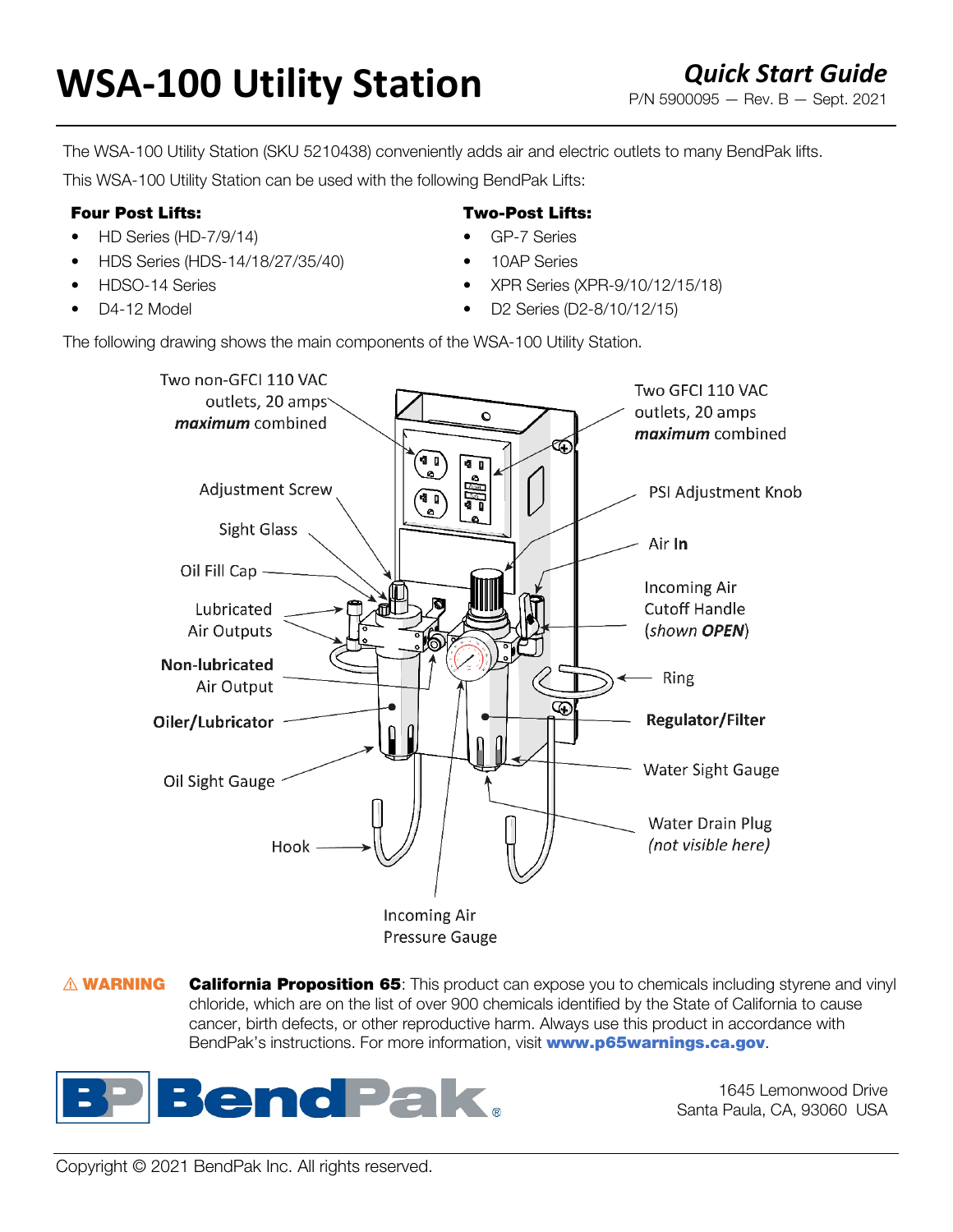The main components of the WSA-100 are:

- Four 110 VAC outlets. Two have GFCI, two do not. Maximum current 20 Amps. Have a licensed, *certified* electrician connect outlets to 1 phase, 60 Hz, 110 VAC using suitable conduit (not supplied). Duplex receptacle must be connected through the GFCI with the input line to the box connected to a circuit breaker or time delay fuse rated at 20 amps. Both receptacles *must* be grounded to the box. Note that the maximum amperage for one outlet in use is 20 amps total; when using all four outlets, the combined total cannot exceed 20 amps.
- $\triangle$  DANGER All wiring *must* be performed by a licensed, certified Electrician in accordance with local and national electrical codes.
- **Two rings and two hooks**. For holding tools and hoses, for example. The large hooks ensure that the electrical cords can be stowed away neatly and out of the way.
- Air source. Brings pressurized air to your lift. There are three parts to the air source:
	- **Incoming air**. Connect an incoming air supply to the Air In connector. You need to supply an appropriate 1/4" NPT fitting for the Air **In** connector.
	- Regulator / Filter. Removes contaminants from incoming air. Includes a gauge that shows the pressure of the incoming air. Non-lubricated air can be used to put air into tires or for instrument calibration. To adjust air pressure, lift the PSI Adjustment Knob to unlock and **turn clockwise to increase pressure** and *turn* counterclockwise to decrease pressure. Push Knob back down to lock in new pressure setting.
	- **Oiler / Lubricator**. Puts pneumatic oil, for tool lubrication, into the incoming air. Pressurized air, saturated with oil, provides lubrication to pneumatic tools, which reduces friction and helps them last longer. Only use lubricated air with pneumatic products that require it.

#### To drain water from the Regulator/Filter Reservoir:

- 1. Check the Water Sight Gauge to see how much water is currently in the Reservoir.
- $\triangle$  **CAUTION** If the Reservoir is one quarter (~25%) or more filled with water, you need to drain it.
- 2. Disconnect the air source at the Air **In** connector.
- 3. Press upwards on the Water Drain Plug at the bottom of the Reservoir. The water drains out.
- 4. Release the Water Drain Plug and re-connect the air source.

#### To add pneumatic oil to the Oiler/Lubricator:

- 1. Check the Oil Sight Gauge to see how much pneumatic oil is currently in the reservoir.
- $\triangle$  **CAUTION** If the reservoir is less than one half (~50%) filled with pneumatic oil, you need to add oil to it.
- 2. Disconnect the air source at the Air **In** connector.
- 3. Turn the oil reservoir Oil Fill Cap counter-clockwise with a slot screwdriver and pull it off.
- 4. Add SAE 10W Air Tool Oil or generic pneumatic oil to the reservoir.
- 5. Put the oil reservoir back in place, turning it clockwise until tight, then re-connect the air source.

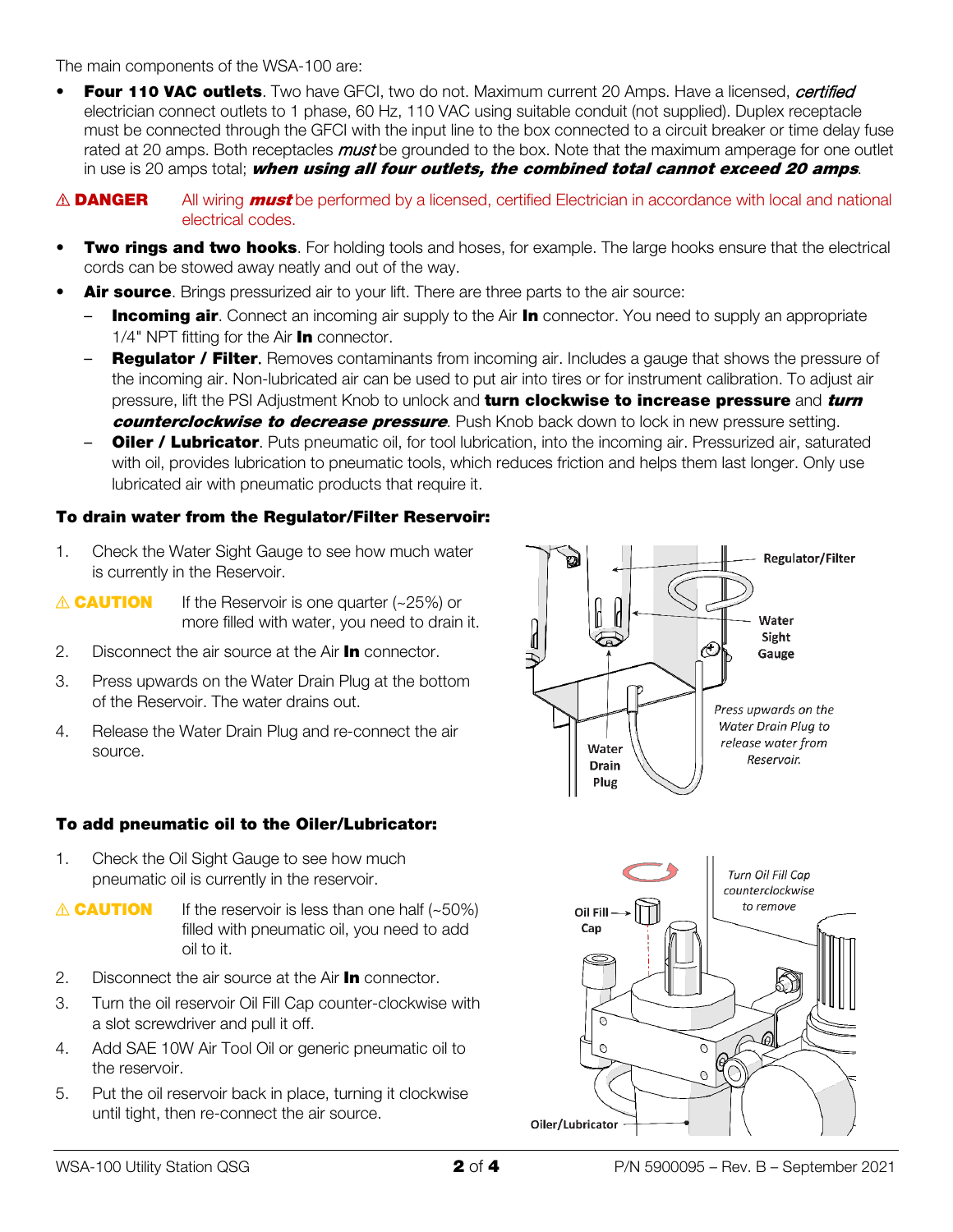#### To check the oil feed rate on the Oiler/Lubricator:

- 1. Use a device that uses lubricated air.
- 2. Watch the Sight Glass to see how much pneumatic oil comes out. Your goal is 1 or 2 drops per minute. The rate may vary slightly based on the tool manufacturer's recommendations.
- 3. If you are not getting 1 or 2 drops, turn the Adjustment Screw counterclockwise (using a small slot-head screwdriver) to increase the rate or clockwise to decrease the rate. Use the device again to check the rate.
- 4. When you are getting 1 or 2 drops, stop.



## To attach the WSA-100 to a Lift Post:

- **Two-Post Lifts**. Use one of the bare sides of the Power Post. The equipment must be positioned a *minimum* 18 in. / 457 mm from the ground. Use the WSA-100 as a guide to mark the four (4) hole locations on the Lift Post, set the Mounting Bracket aside, then drill 11/32" diameter holes. Secure the WSA-100 and Mounting Bracket in place with the included hardware.
- **△ WARNING** For Two-Post Lifts, it is crucial that the WSA-100 Utility Station is centered on the Lift Post when drilling the hole locations. The hole locations are critical to avoid interference with the internal Post components.

The following illustration shows how to connect the WSA-100 to a BendPak Two-Post Lift.



- Four-Post Lifts. For light and medium duty Four-Post Lifts (HD-7/9/14), use the unused mounting bracket on the Powerside Post. For heavy duty Four-Post Lifts (HD, HDS, HDSO 18/27/35/40), use the bare side of the Power Post opposite of where the Power Unit is mounted. Use the WSA-100 as a guide to mark the four (4) hole locations on the Lift Post, set the Mounting Bracket aside, then drill 11/32" diameter holes. Secure the WSA-100 and Mounting Bracket in place with the included hardware. See illustrations on the following page.
- **MARNING** For Heavy Duty Four-Post Lifts, it is crucial that the WSA-100 Utility Station is centered on the Lift Post when drilling the hole locations. The hole locations are critical to avoid interference with the internal Post components.